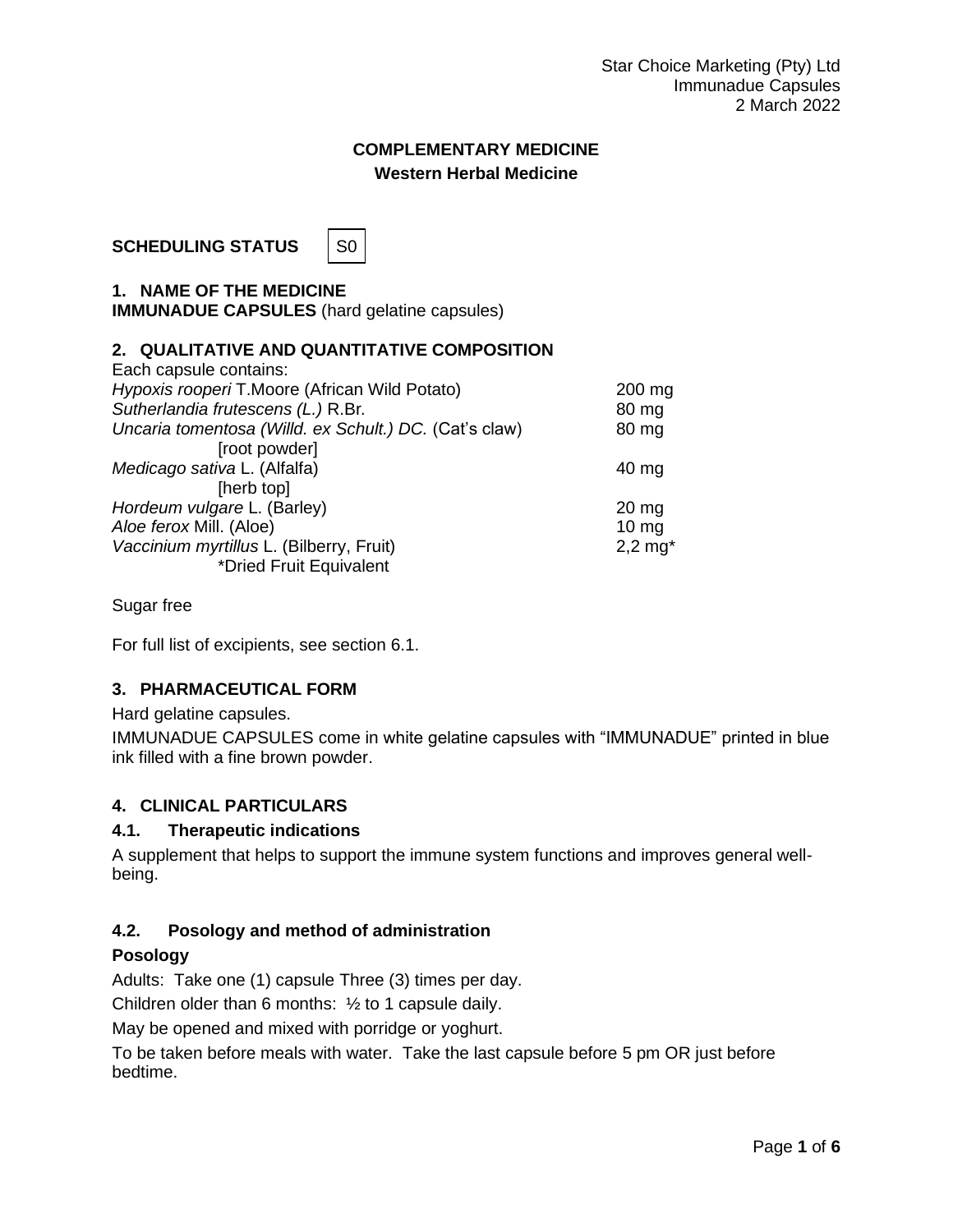### **Method of administration**

Take orally.

### **4.3. Contraindications**

This product should not be used by patients who have an allergy or are hypersensitive to any of the ingredients.

If symptoms worsen, consult a relevant health care provider.

# **4.4. Special warnings and precautions for use**

Do not exceed the stated recommended daily dose.

Safety in pregnancy and when breastfeeding has not been established for this multiple substance product (see section **4.6. Fertility, pregnancy and lactation**).

# **4.5. Interactions with other medicines and other forms of interaction Interaction with Medicines**

ANTICOAGULANT OR ANTIPLATELET MEDICINE: Concomitant use may increase the risk of bleeding if used with anticoagulant or antiplatelet medicine.

WARFARIN: Alfalfa contains a large amount of vitamin K. This could theoretically interfere with the activity of warfarin. Aloe latex has stimulant laxative effects. In some people aloe latex can cause diarrhea. Diarrhea can increase the effects of warfarin, increase international normalized ratio (INR), and increase the risk of bleeding. Advise patients who take warfarin not to take excessive amounts of aloe vera.

ANTIDIABETES MEDICINES: Concomitant use with antidiabetic medicines might increase the risk of hypoglycemia.

IMMUNOSUPPRESSANT MEDICINES: Cat's claw might interfere with immunosuppressive therapy. Research shows cat's claw has been shown to have immunostimulating activity. It stimulates phagocytosis and increases respiratory cellular activity and the mobility of leukocytes. This could thus interfere with the activity of immunosuppressant medications. Alfalfa might decrease the efficacy of immunosuppressive therapy.

DIGOXIN: Overuse of aloe latex can increase the risk of adverse effects from cardiac glycoside drugs, such as digoxin, due to potassium depletion. Overuse of aloe, along with cardiac glycoside drugs, can increase the risk of toxicity.

#### **Interaction with Herbs and Supplements**

ANTICOAGULANT/ANTIPLATELET HERBS AND SUPPLEMENTS: Theoretically, cat's claw may have antiplatelet effects, thus could increase the risk of bleeding in some patients.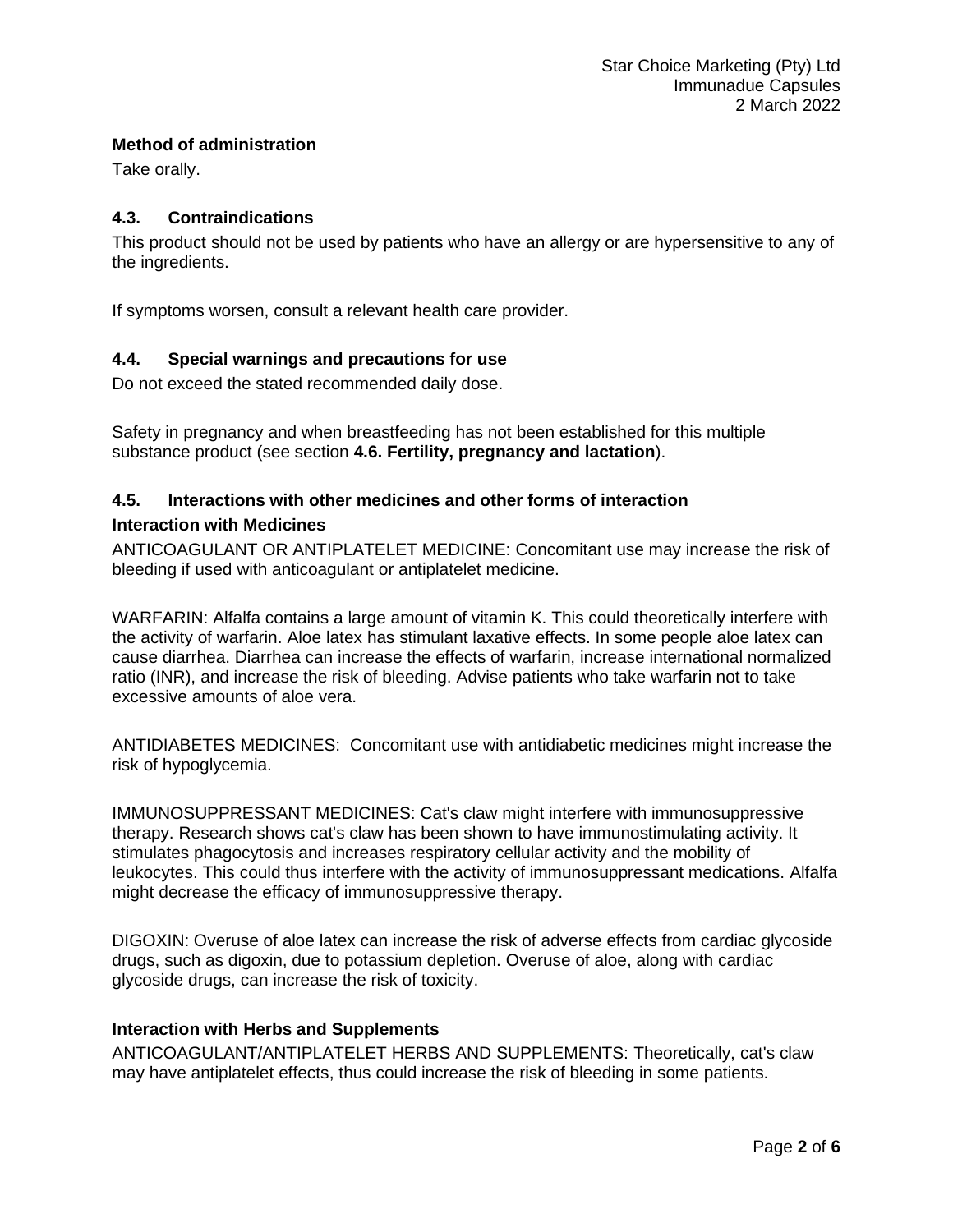HERBS AND SUPPLEMENTS WITH HYPOTENSIVE EFFECTS: Cat's claw and African wild potato might have hypotensive effects, thus might increase the risk of hypotension.

### **Interactions with Foods**

None known.

### **Interactions with Lab Tests**

SODIUM PERTECHNETATE: The interpretation of nuclear medicine examination requiring radiobiocomplex sodium pertechnetate may be altered in patients taking cat's claw; avoid use. Animal research suggests that oral intake of cat's claw extract (*Uncaria tomentosa*) can alter the biodistribution of sodium pertechnetate.

URINE DRUG SCREENS: The barley constituent, hordenine, can yield false-positive test results with ELISA, RIA and TLC urine assays for a number of opiate drugs. Positive urine test results should be confirmed with the more sensitive GC/MS or HPLC assay.

### **4.6. Fertility, pregnancy and lactation**

Safety in pregnancy and when breastfeeding has not been established (see section **4.4. Special warnings and precautions for use**).

The effect on fertility is unknown.

# **4.7. Effects on ability to drive and use machines**

There is no known effect on the ability to drive and use machines.

#### **4.8. Undesirable effects**

The most common adverse effects include abdominal discomfort, cramps, diarrhoea, flatulence, anxiety, nausea, vomiting, dark-coloured stool.

Serious side effects include allergic reactions in sensitive individuals.

If adverse effects do occur, please discontinue use and consult your physician.

#### *Reporting of suspected adverse reactions:*

Reporting suspected adverse reactions after authorisation of the medicine is important. It allows continued monitoring of the benefit/risk balance of the medicine. Healthcare providers are asked to report any suspected adverse reactions to SAHPRA via the "**6.04 Adverse Drug Reactions Reporting Form**" found online under SAHPRA's publications: [https://www.sahpra.org.za/Publications/Index/8.](https://www.sahpra.org.za/Publications/Index/8)

#### **4.9. Overdose**

There is insufficient reliable information available about the presentation or treatment of overdose.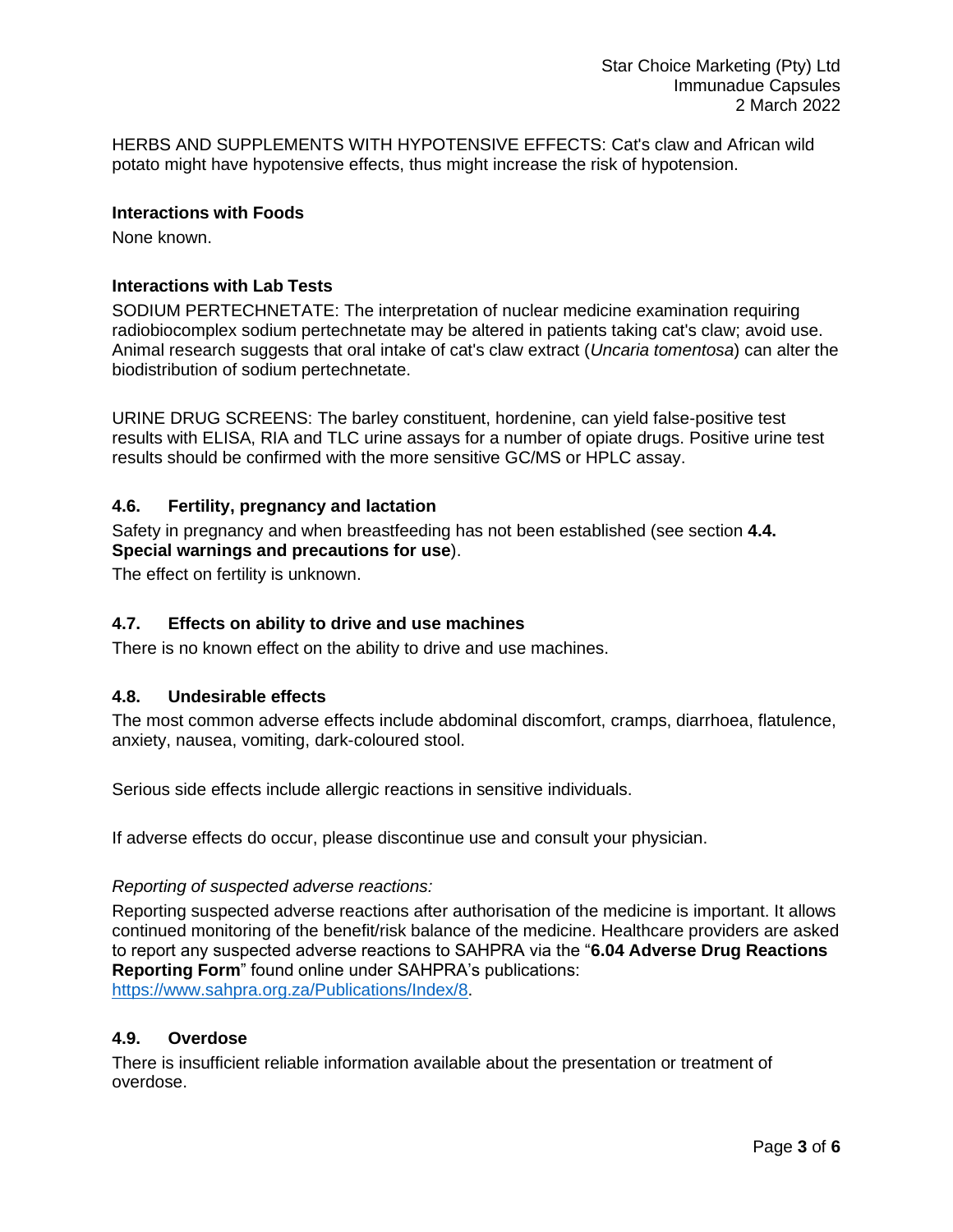In overdose, side effects can be precipitated and/or be of increased severity (see section 4.8. Undesirable effects).

Treatment is symptomatic and supportive.

# **5. PHARMACOLOGICAL PROPERTIES**

### **5.1. Pharmacodynamic properties**

D 33.6 Western herbal medicine

# *Hypoxis rooperi* **T.Moore (African Wild Potato)**

Orally, African wild potato is used for urinary tract infections (UTIs), benign prostatic hyperplasia (BPH), prostate cancer, lung disease, diabetes, tuberculosis, chronic fatigue syndrome (CFS), osteoarthritis, psoriasis, and cancer. It is also used for maintaining health in individuals who have HIV/AIDS. African wild potato might have anti-inflammatory and free-radical scavenging activity. It seems to inhibit the production of cyclooxygenase (COX)-1 and COX-2 prostaglandin biosynthesis.

### *Sutherlandia frutescens (L.)* **R.Br.**

*Sutherlandia frutescens* (L.) R.Br. is an indigenous medicinal plant extensively used in South Africa to treat a variety of health conditions.

The therapeutic properties of *Sutherlandia* are based on its ability to help the human body to mobilise its own immunologic and physiologic resources to help combat diseases and fight mental and emotional stress.

In vitro and in vivo studies carried out on the leaf and whole plant extracts have provided evidence of its antiproliferative, antiviral, antistress, antidiabetic, anti-inflammatory, antimutagenic, antibacterial, antioxidant, and antithrombotic properties.

The mechanism of action of S. *frutescens* for these disease and conditions is not known. Various chemical compounds that might be responsible for the activity of *Sutherlandia* have been isolated. These include triterpenoids, saponins, flavonoids, c-aminobutyric acid (GABA) and pinitol.

#### *Uncaria tomentosa (Willd. ex Schult.) DC.* **(Cat's claw)**

Cat's claw is a woody vine native to the Amazon rainforest and other tropical areas of South and Central America. Traditionally, cat's claw has been used orally and/or topically for bacterial and viral infections, as well as wound healing. According to research, the anti-inflammatory properties of *Uncaria tomentosa* may result from their ability to inhibit TNF-alpha and prostaglandin E2 (PGE2) production. The plant contains both alkaloids and flavonols which exhibits effective antioxidant and anti-inflammatory activity. According to animal research, cat's claw (*U. tomentosa*) extracts indirectly modulate immune activity and induce a higher reserve of myeloid progenitors in the bone marrow due to biologically active cytokine release (CSFs, IL-1, and IL-6).

#### *Medicago sativa* **L. (Alfalfa)**

Alfalfa is a perennial plant, of which various parts of the plant have been used in dietary supplements. Traditionally, alfalfa has been used for a variety of medical conditions, including gastrointestinal complaints, rheumatoid arthritis (RA), asthma, menstrual irregularities, and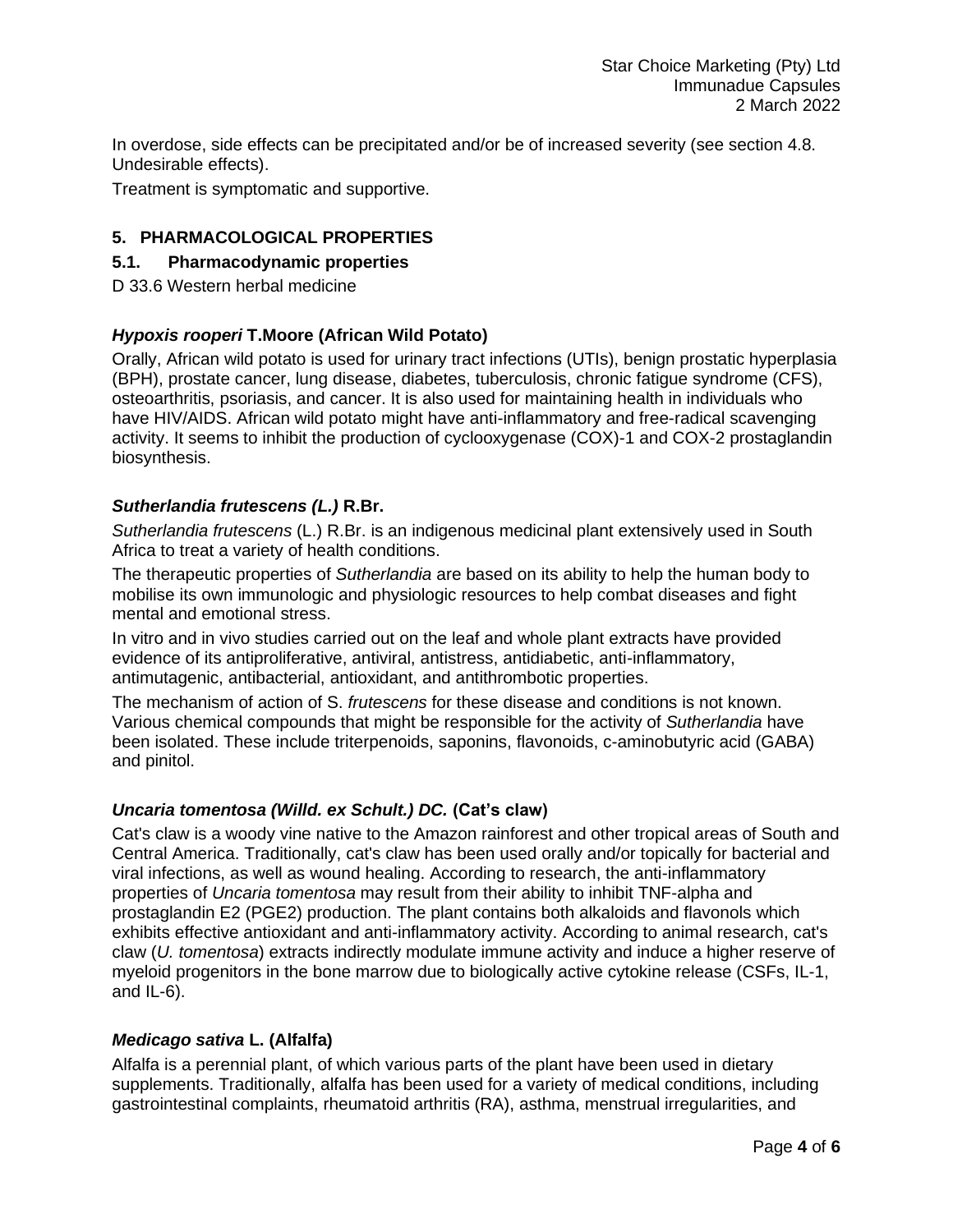bladder, kidney, and prostate issues. Vitamins A, C, E, and K, minerals, and trace elements are present in alfalfa. Alfalfa contains coumestrol, a phytoestrogen, and flavonoids which have high concentrations of manganese.

# *Hordeum vulgare* **L. (Barley)**

Barley is used for hypercholesterolemia, obesity, bronchitis, diarrhea, gastritis, and inflammatory bowel conditions such as ulcerative colitis. Barley is also used for preventing gastric cancer and colorectal cancer. It is also used for diabetes, hypertension, and for increasing strength and stamina. research shows that soluble fiber such as barley might increase the excretion of bile acids or neutral sterols (cholesterol precursors), increase catabolism of low-density lipoprotein (LDL) cholesterol, and reduce fat absorption. Several mechanisms have been proposed for blood pressure reduction, including an increase in electrolyte and water excretion, alteration of gastric emptying time, and an increase in fecal mineral loss.

# *Aloe ferox* **Mill. (Aloe)**

The immunostimulatory effects of aloe may play a role in its wound healing and antiinflammatory effects. A mannose-rich polysaccharide fraction of aloe gel has been shown in mice to enhance antibody production.

### *Vaccinium myrtillus* **L. (Bilberry, Fruit)**

Bilberry contains several compounds that have demonstrated biological activity. The main chemicals contained in bilberry extract have been shown to be anthocyanidins, anthocyanins, and anthocyanosides; as well as flavonoids, quercetin, epicatechin, hydroquinone, oleanolic acid, neomyrtillin, sodium, tannins, and ursolic acid. Bilberry also contains resveratrol. The anthocyanosides, tannins, and flavonoids have been of particular scientific interest. Flavonoids have been shown in vitro to possess a number of biological properties, including inhibition of prostacyclin synthesis, reduction of capillary permeability and fragility, free radical scavenging and anti-oxidant properties, inhibition of a wide range of enzymes, impairment of coagulation and platelet aggregation, and anti-carcinogenicity.

#### **5.2. Pharmacokinetic properties**

There is no clinical pharmacokinetic data available on IMMUNADUE CAPSULES to clarify the pharmacokinetic properties.

# **6. PHARMACEUTICAL PARTICULARS**

#### **6.1. List of excipients**

Magnesium stearate, colloidal silicon dioxide and size 0 white capsule shell.

# **6.2. Incompatibilities**

None known.

#### **6.3. Shelf life**